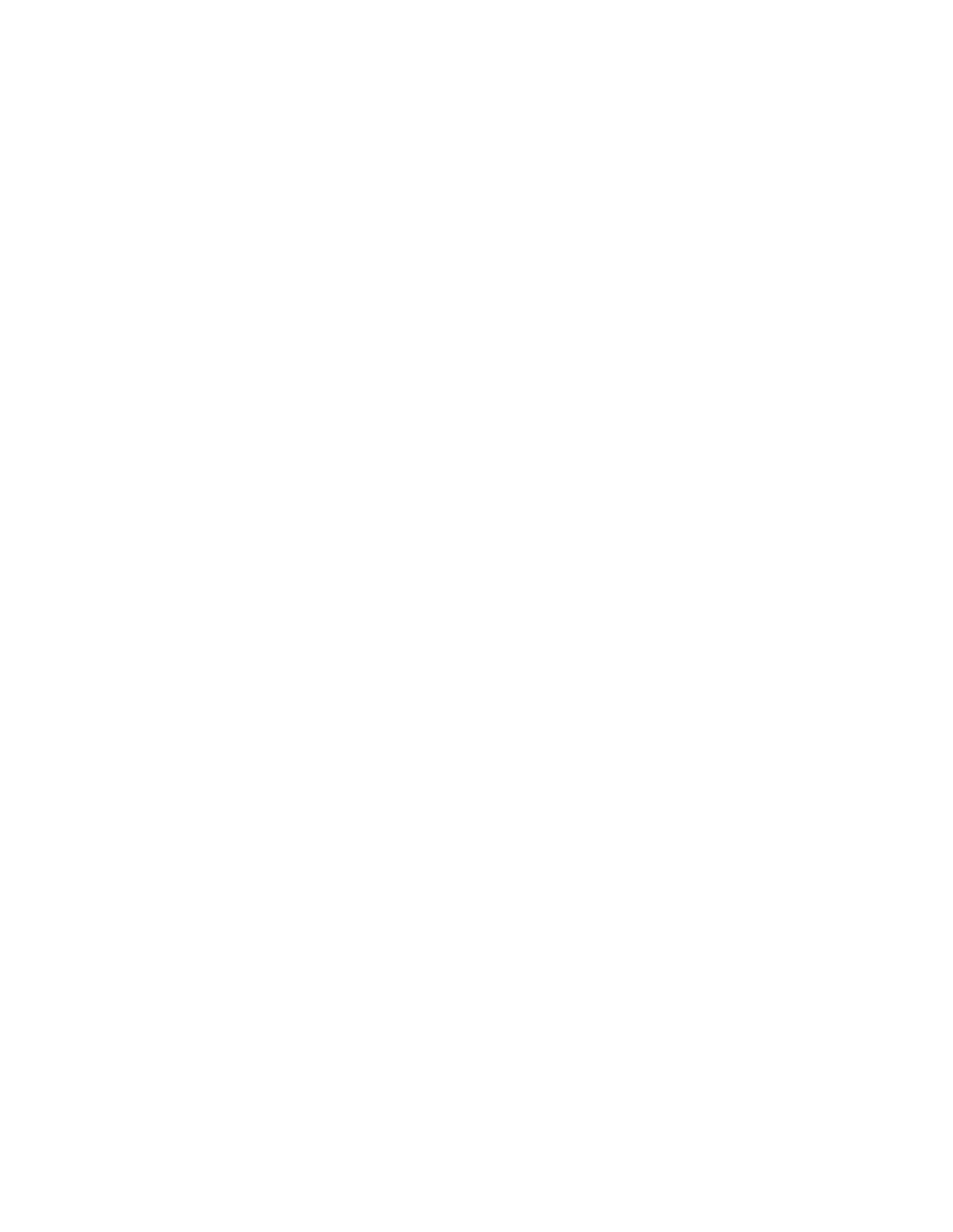For the Year Ended June 30, 2015

# *Table of Contents*

# *Page*

| Independent Auditor's Report on Internal Control over Financial Reporting<br>and on Compliance and Other Matters Based on an Audit of Financial        |  |
|--------------------------------------------------------------------------------------------------------------------------------------------------------|--|
| Independent Auditor's Report on Compliance for the Major Federal Program;<br>Report on Internal Control over Compliance; and Report on the Schedule of |  |
|                                                                                                                                                        |  |
|                                                                                                                                                        |  |
|                                                                                                                                                        |  |
|                                                                                                                                                        |  |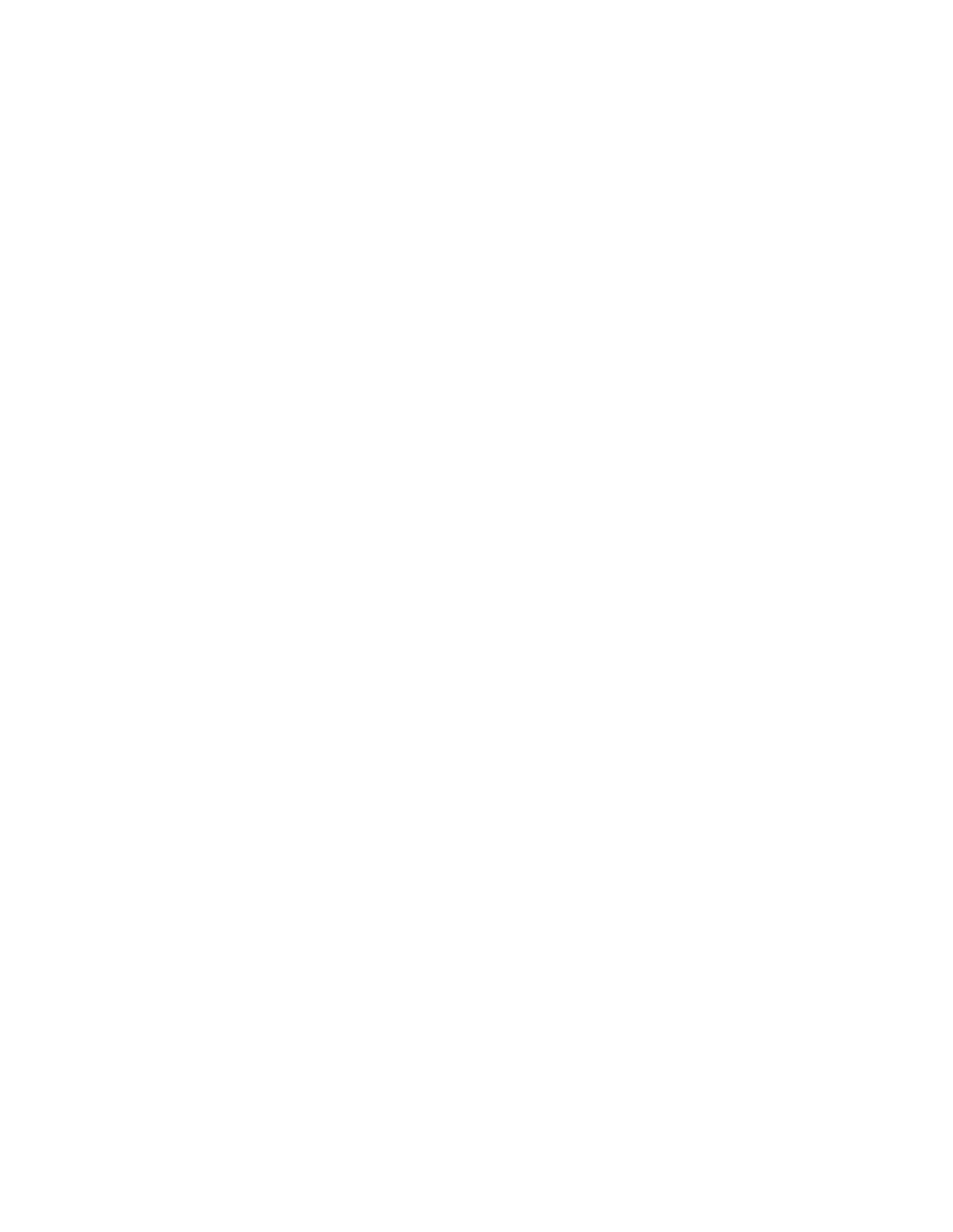

Sacramento Walnut Creek Oakland Los Angeles Century City Newport Beach San Diego

# **Independent Auditor's Report on Internal Control over Financial Reporting and on Compliance and Other Matters Based on an Audit of Financial Statements Performed in Accordance with** *Government Auditing Standards*

Board of Directors Sonoma-Marin Area Rail Transit District Petaluma, California

We have audited, in accordance with the auditing standards generally accepted in the United States of America and the standards applicable to financial audits contained in *Government Auditing Standards* issued by the Comptroller General of the United States, the financial statements of Sonoma-Marin Area Rail Transit District (SMART), as of and for the year ended June 30, 2015, and the related notes to the financial statements, which collectively comprise SMART's basic financial statements, and have issued our report thereon dated December 4, 2015.

### *Internal Control over Financial Reporting*

In planning and performing our audit of the financial statements, we considered SMART's internal control over financial reporting (internal control) to determine the audit procedures that are appropriate in the circumstances for the purpose of expressing our opinion on the financial statements, but not for the purpose of expressing an opinion on the effectiveness of SMART's internal control. Accordingly, we do not express an opinion on the effectiveness of SMART's internal control.

A *deficiency in internal control* exists when the design or operation of a control does not allow management or employees, in the normal course of performing their assigned functions, to prevent, or detect and correct, misstatements on a timely basis. A *material weakness* is a deficiency, or a combination of deficiencies, in internal control, such that there is a reasonable possibility that a material misstatement of the entity's financial statements will not be prevented, or detected and corrected on a timely basis. A *significant deficiency* is a deficiency, or a combination of deficiencies, in internal control that is less severe than a material weakness, yet important enough to merit attention by those charged with governance.

Our consideration of internal control was for the limited purpose described in the first paragraph of this section and was not designed to identify all deficiencies in internal control that might be material weaknesses or, significant deficiencies. Given these limitations, during our audit we did not identify any deficiencies in internal control that we consider to be material weaknesses. However, material weaknesses may exist that have not been identified.

#### *Compliance and Other Matters*

As part of obtaining reasonable assurance about whether SMART's financial statements are free from material misstatement, we performed tests of its compliance with certain provisions of laws, regulations, contracts, and grant agreements, noncompliance with which could have a direct and material effect on the determination of financial statement amounts. However, providing an opinion on compliance with those provisions was not an objective of our audit, and accordingly, we do not express such an opinion. The results of our tests disclosed no instances of noncompliance or other matters that are required to be reported under *Government Auditing Standards.*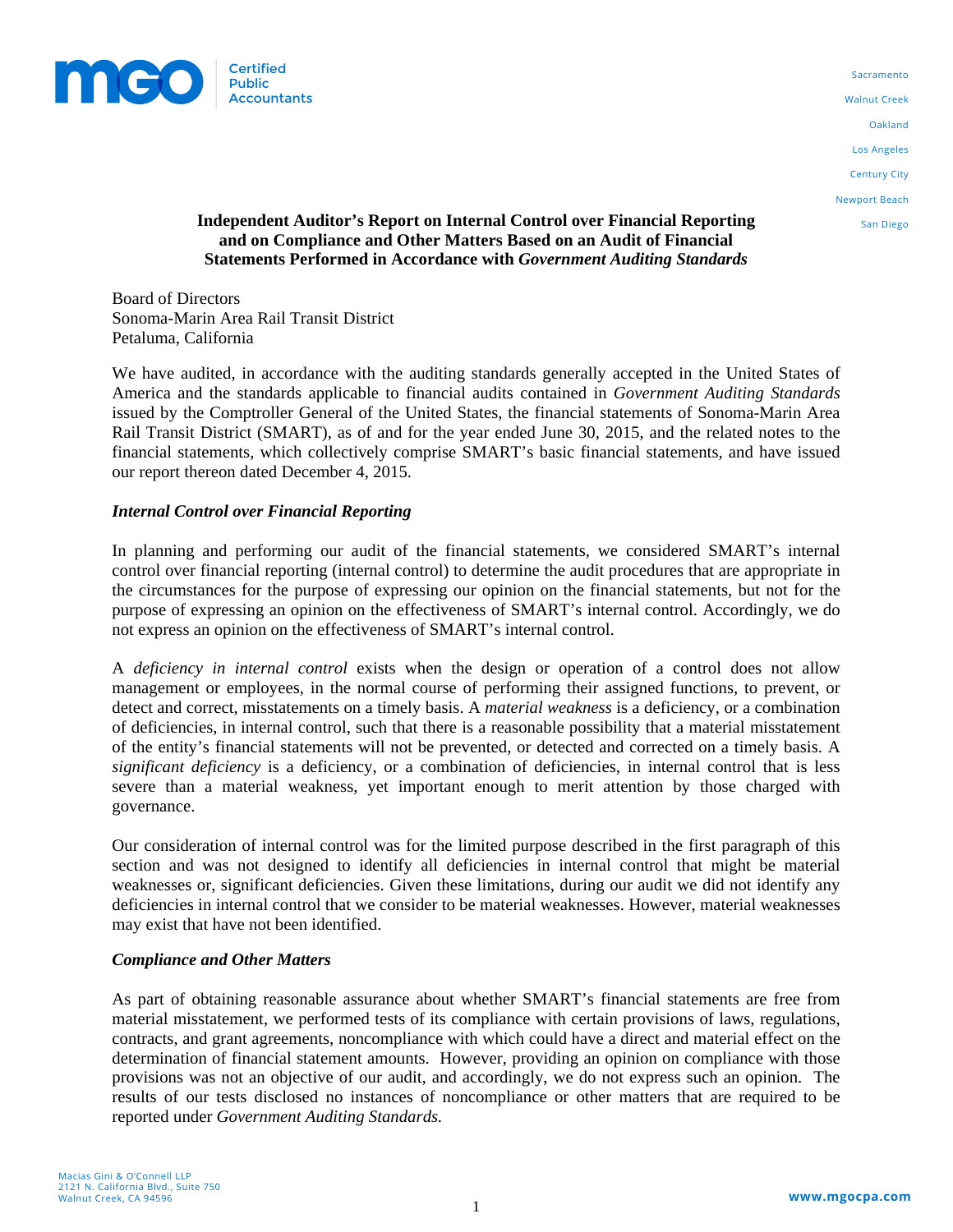#### *Purpose of this Report*

The purpose of this report is solely to describe the scope of our testing of internal control and compliance and the results of that testing, and not to provide an opinion on the effectiveness of the entity's internal control or on compliance. This report is an integral part of an audit performed in accordance with *Government Auditing Standards* in considering the entity's internal control and compliance. Accordingly, this communication is not suitable for any other purpose.

Macias Gini & O'Connell LAP

Walnut Creek, California December 4, 2015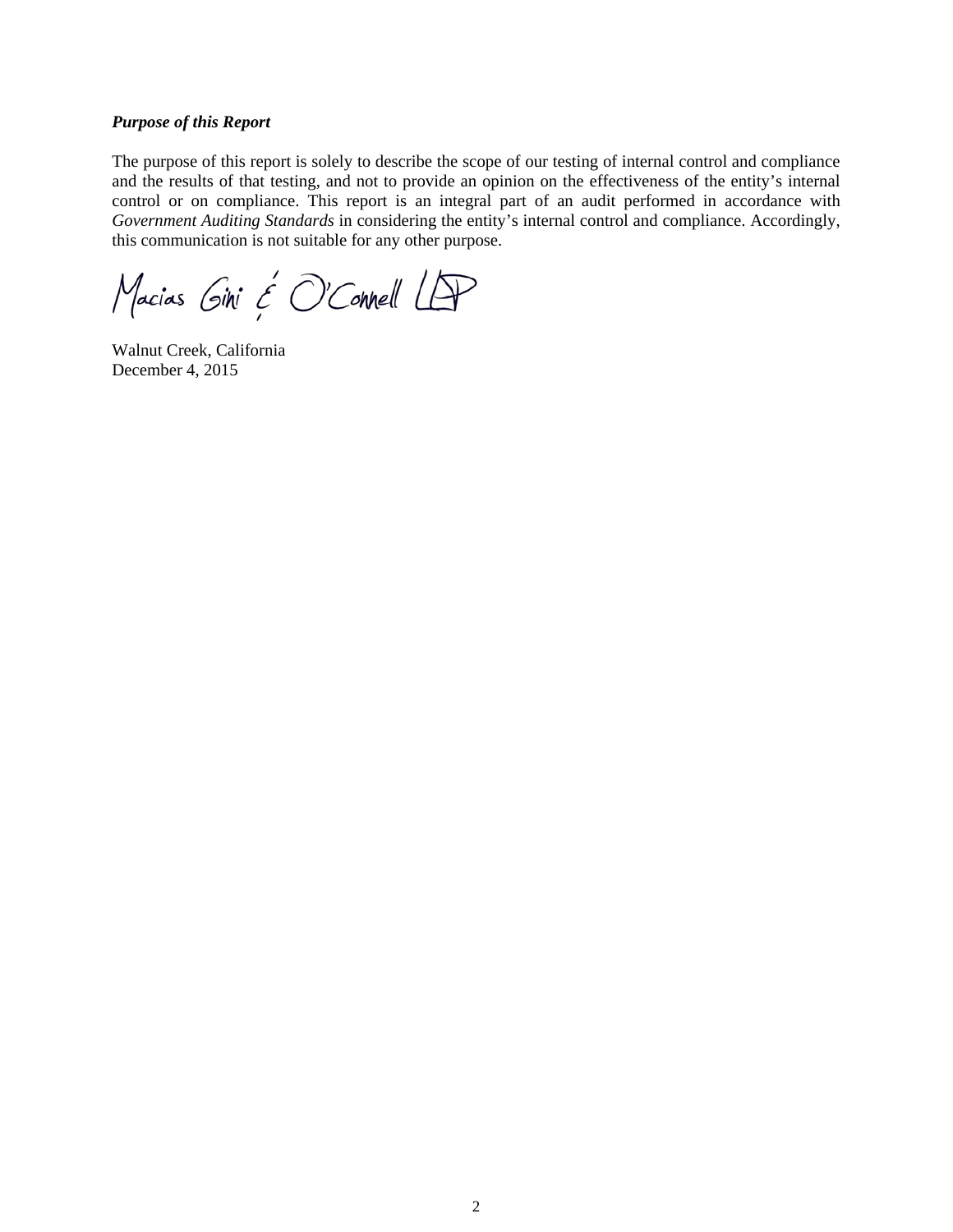

Sacramento Walnut Creek Oakland Los Angeles Century City Newport Beach San Diego

# **Independent Auditor's Report on Compliance for the Major Federal Program; Report on Internal Control over Compliance; and Report on the Schedule of Expenditures of Federal Awards Required by OMB Circular A-133**

Board of Directors Sonoma-Marin Area Rail Transit District Petaluma, California

### **Report on Compliance for the Major Federal Program**

We have audited Sonoma-Marin Area Rail Transit District's (SMART) compliance with the types of compliance requirements described in the *OMB Compliance Supplement* that could have a direct and material effect on SMART's major federal program for the year ended June 30, 2015. SMART's major federal program is identified in the summary of auditor's results section of the accompanying schedule of findings and questioned costs.

### *Management's Responsibility*

Management is responsible for compliance with the requirements of laws, regulations, contracts, and grants applicable to its federal programs.

#### *Auditor's Responsibility*

Our responsibility is to express an opinion on compliance for SMART's major federal program based on our audit of the types of compliance requirements referred to above. We conducted our audit of compliance in accordance with auditing standards generally accepted in the United States of America; the standards applicable to financial audits contained in *Government Auditing Standards*, issued by the Comptroller General of the United States; and OMB Circular A-133, *Audits of States, Local Governments, and Non-Profit Organizations*. Those standards and OMB Circular A-133 require that we plan and perform the audit to obtain reasonable assurance about whether noncompliance with the types of compliance requirements referred to above that could have a direct and material effect on a major federal program occurred. An audit includes examining, on a test basis, evidence about SMART's compliance with those requirements and performing such other procedures as we considered necessary in the circumstances.

We believe that our audit provides a reasonable basis for our opinion on compliance for the major federal program. However, our audit does not provide a legal determination of SMART's compliance.

#### *Opinion on the Major Federal Program*

In our opinion, SMART complied, in all material respects, with the types of compliance requirements referred to above that could have a direct and material effect on its major federal program for the year ended June 30, 2015.

#### *Report on Internal Control over Compliance*

Management of SMART is responsible for establishing and maintaining effective internal control over compliance with the types of compliance requirements referred to above. In planning and performing our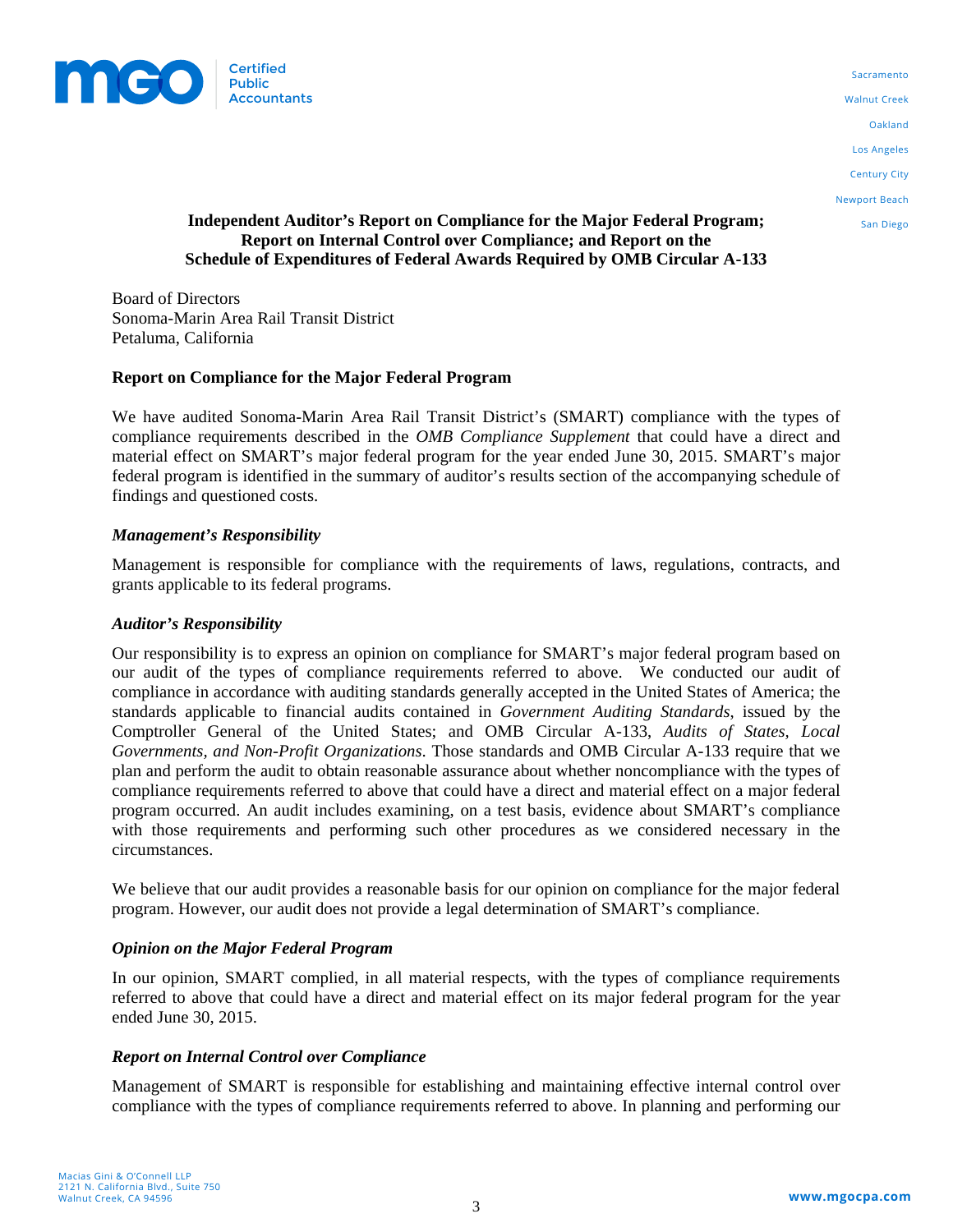audit of compliance, we considered SMART's internal control over compliance with the types of requirements that could have a direct and material effect on the major federal program to determine the auditing procedures that are appropriate in the circumstances for the purpose of expressing an opinion on compliance for the major federal program and to test and report on internal control over compliance in accordance with OMB Circular A-133, but not for the purpose of expressing an opinion on the effectiveness of internal control over compliance. Accordingly, we do not express an opinion on the effectiveness of SMART's internal control over compliance.

A *deficiency in internal control over compliance* exists when the design or operation of a control over compliance does not allow management or employees, in the normal course of performing their assigned functions, to prevent, or detect and correct, noncompliance with a type of compliance requirement of a federal program on a timely basis. A *material weakness in internal control over compliance* is a deficiency, or combination of deficiencies, in internal control over compliance, such that there is a reasonable possibility that material noncompliance with a type of compliance requirement of a federal program will not be prevented, or detected and corrected, on a timely basis. A *significant deficiency in internal control over compliance* is a deficiency, or a combination of deficiencies, in internal control over compliance with a type of compliance requirement of a federal program that is less severe than a material weakness in internal control over compliance, yet important enough to merit attention by those charged with governance.

Our consideration of internal control over compliance was for the limited purpose described in the first paragraph of this section and was not designed to identify all deficiencies in internal control over compliance that might be material weaknesses or significant deficiencies. We did not identify any deficiencies in internal control over compliance that we consider to be material weaknesses. However, material weaknesses may exist that have not been identified.

The purpose of this report on internal control over compliance is solely to describe the scope of our testing of internal control over compliance and the results of that testing based on the requirements of OMB Circular A-133. Accordingly, this report is not suitable for any other purpose.

#### **Report on Schedule of Expenditures of Federal Awards Required by OMB Circular A-133**

We have audited the financial statements of SMART as of and for the year ended June 30, 2015, and the related notes to the financial statements, which collectively comprise SMART's basic financial statements. We issued our report thereon dated December 4, 2015, which contained an unmodified opinion on those basic financial statements. Our audit was conducted for the purpose of forming an opinion on the financial statements that collectively comprise the basic financial statements. The accompanying schedule of expenditures of federal awards is presented for purposes of additional analysis as required by OMB Circular A-133 and is not a required part of the basic financial statements. Such information is the responsibility of management and was derived from and relates directly to the underlying accounting and other records used to prepare the basic financial statements. The information has been subjected to the auditing procedures applied in the audit of the basic financial statements and certain additional procedures, including comparing and reconciling such information directly to the underlying accounting and other records used to prepare the basic financial statements or to the basic financial statements themselves, and other additional procedures in accordance with auditing standards generally accepted in the United States of America. In our opinion, the schedule of expenditures of federal awards is fairly stated in all material respects in relation to the basic financial statements as a whole.

Macias Gini  $\acute{\epsilon}$  O'Connell LP

Walnut Creek, California December 4, 2015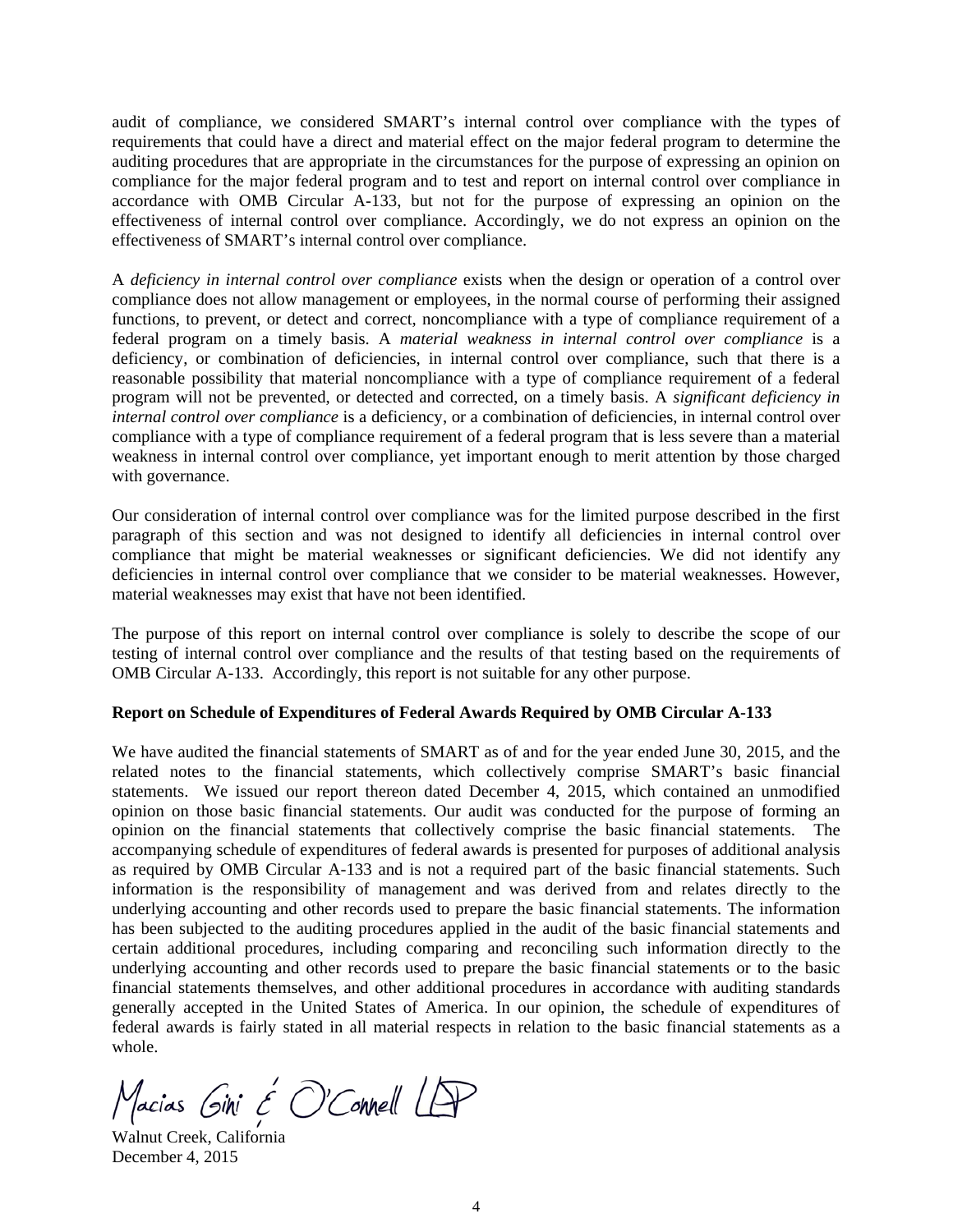Schedule of Expenditures of Federal Awards For the Year Ended June 30, 2015

| <b>Program Description</b>                                      | <b>CFDA Number</b> | <b>Award Identification</b> | <b>Expenditures</b> |
|-----------------------------------------------------------------|--------------------|-----------------------------|---------------------|
| <b>U.S. Department of Transportation</b>                        |                    |                             |                     |
| <b>Highway Planning and Construction</b>                        |                    |                             |                     |
| Passed Through State of California Department of Transportation |                    |                             |                     |
| Grade Crossings and Signal Upgrade                              | 20.205             | ISTDEML 6411(001) \$        | 314,853             |
| <b>Black Point Bridge Automation</b>                            | 20.205             | ISTDEML 6411(002)           | 161,622             |
| Total Highway Planning and Construction (20.205)                |                    |                             | 476,475             |
| <b>U.S. Department of Transportation</b>                        |                    |                             |                     |
| <b>Alternatives Analysis</b>                                    |                    |                             |                     |
| Passed Through City of Petaluma                                 |                    |                             |                     |
| <b>SMART</b> Preliminary Engineering                            |                    |                             |                     |
| Project CA-39-0007-00                                           | 20.522             | E2009-ALTA-004              | 24,119              |
| <b>Total Expenditures of Federal Awards</b>                     |                    |                             | 500,594             |

The Notes to the Schedule of Expenditures of Federal Awards are an integral part of this schedule.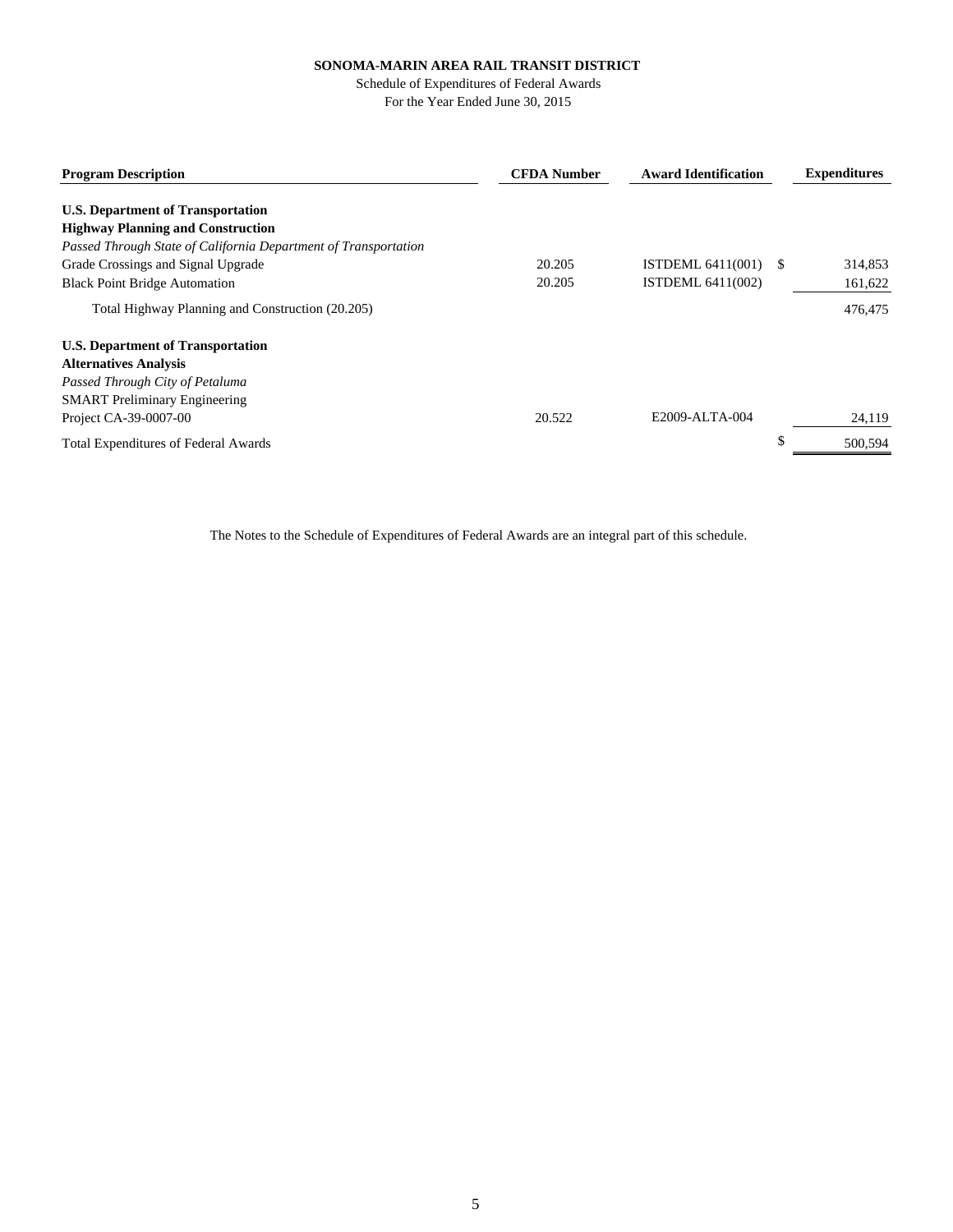Notes to the Schedule of Expenditures of Federal Awards For the Year Ended June 30, 2015

### **NOTE 1 - GENERAL**

The schedule of expenditures of federal awards (the Schedule) presents the activity of all federal award programs of the Sonoma-Marin Area Rail Transit District (SMART). Federal awards passed through from other governmental agencies are included in the Schedule.

# **NOTE 2 – BASIS OF ACCOUNTING**

The Schedule is presented using the accrual basis of accounting.

## **NOTE 3 - RELATIONSHIP TO FEDERAL FINANCIAL REPORTS**

Amounts reported in the Schedule agree to or can be reconciled with the amounts reported in the related federal financial reports.

### **NOTE 4 - RELATIONSHIP TO BASIC FINANCIAL STATEMENTS**

Federal awards and expenditures agree to or can be reconciled with the amounts reported in SMART's basic financial statements.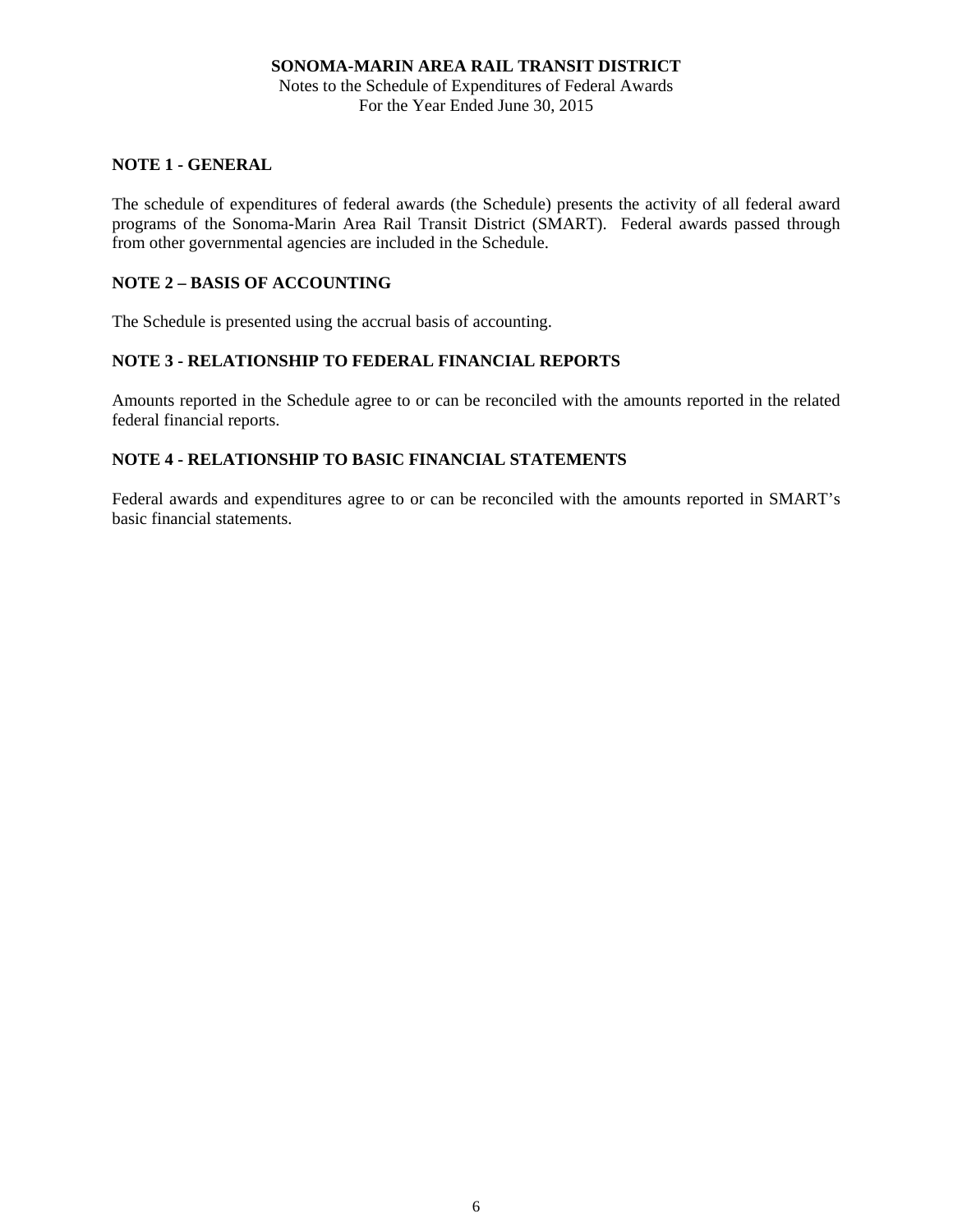Schedule of Findings and Questioned Costs For the Year Ended June 30, 2015

# **Section I Summary of Auditor's Results**

| <b>Financial Statements</b>                                                                                               |                                    |
|---------------------------------------------------------------------------------------------------------------------------|------------------------------------|
| Type of auditor's report issued on the basic financial<br>statements of SMART:                                            | Unmodified                         |
| Internal control over financial reporting:                                                                                |                                    |
| Material weakness(es) identified?                                                                                         | N <sub>0</sub>                     |
| Significant deficiency(ies) identified?                                                                                   | None reported                      |
| Noncompliance material to the financial statements noted?                                                                 | N <sub>0</sub>                     |
| <b>Federal Awards</b>                                                                                                     |                                    |
| Internal control over major programs:                                                                                     |                                    |
| Material weakness(es) identified?                                                                                         | N <sub>o</sub>                     |
| Significant deficiency (ies) identified?                                                                                  | None reported                      |
| Type of auditor's report issued on compliance for major<br>programs:                                                      | Unmodified                         |
| Any audit findings disclosed that are required to be reported<br>in accordance with section 510(a) of OMB Circular A-133? | N <sub>0</sub>                     |
| Identification of major programs:                                                                                         |                                    |
| Federal<br>Catalog<br>Number                                                                                              | Name of Federal Program or Cluster |
| 20.205                                                                                                                    | Highway Planning and Construction  |
| Dollar threshold used to distinguish between type A<br>and type B programs:                                               | \$300,000                          |
| Auditee qualified as a low-risk auditee?                                                                                  | Yes                                |
| <b>Section II</b><br><b>Financial Statement Findings</b>                                                                  |                                    |
| No matters were reported.                                                                                                 |                                    |

# **Section III Federal Award Findings and Questioned Costs**

No matters were reported.